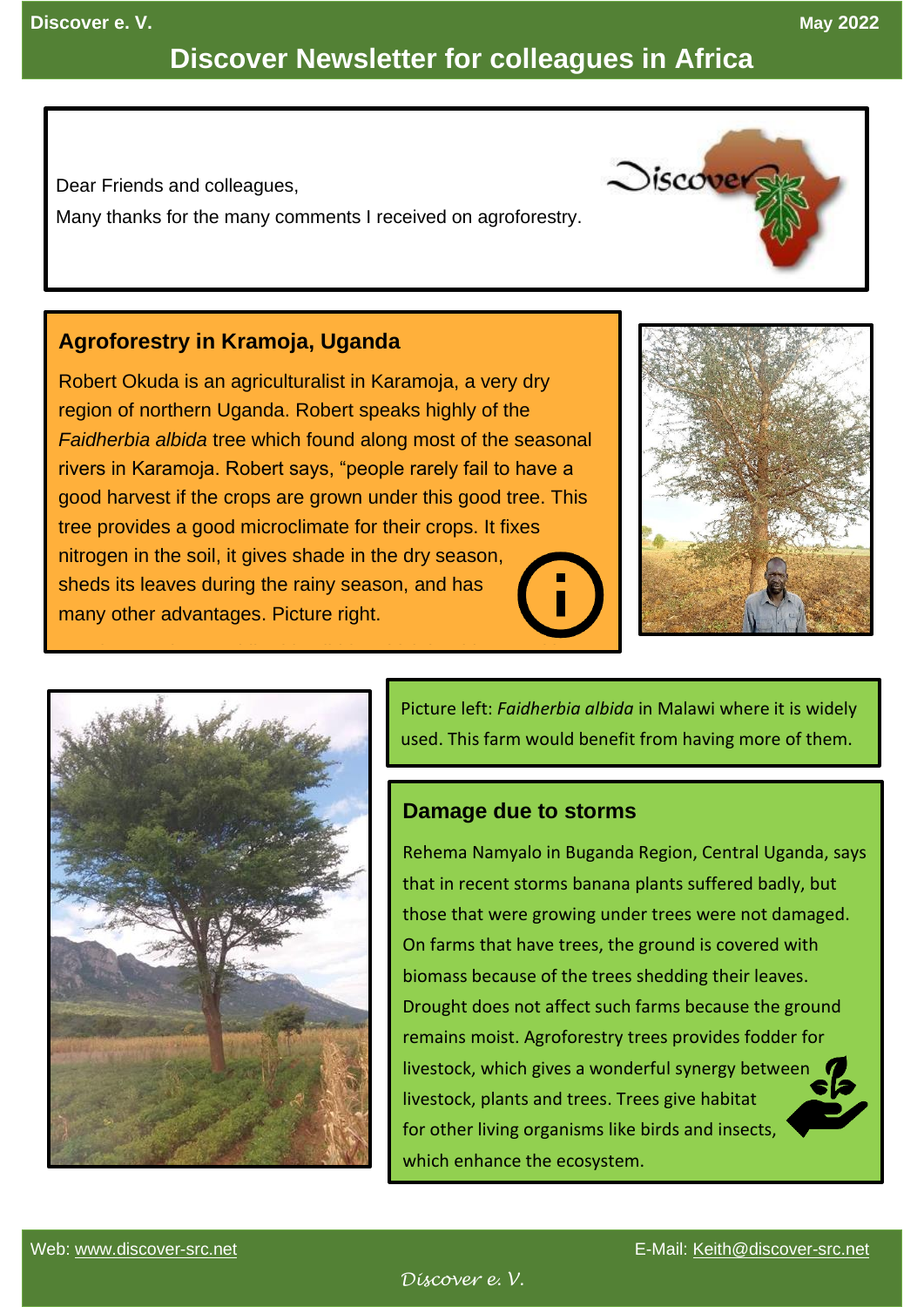## **Discover Newsletter for colleagues in Africa**

### **Comments from Guloba Mereth, Makabuli Yusuf and Robert Bwambale**

Guloba Mereth in eastern Uganda, writes, "what I know is that bananas and coffee thrive if intercropped with fig, mango, grevillea, markhamia, *Cordia africana, Spathodia sp.*, and *Syzygium jambolanum*. Then every season we intercrop with beans. Next to the trees, we grow all types of creeping yams, nuts and passion fruits. Also, we grow non-creeping yams. We also grow guava, orange, lemon and jackfruit trees. Crops also do well under mvule.

Robert Bwambale in western Uganda, writes, "Nobody in my community has land without at least one tree on his or her land. Most farmers practice agroforestry and have trees that provide fruits, medicine and also increase soil fertility. What I have seen with my own eyes is that such plots of land never suffer heavy soil erosion, in contrast to land that has only one crop.

Makabuli Yusuf, also in eastern Uganda, writes, "You can also add more, such as albizia, African mahogany, Ficus, East African teak, musizi, *Prunus africana*, and many more depending on the demand and usefulness. Agroforestry means to utilise many levels, tubers in the earth, creeping and climbing plants on the surface, also vegetables, and bushes and trees higher up."